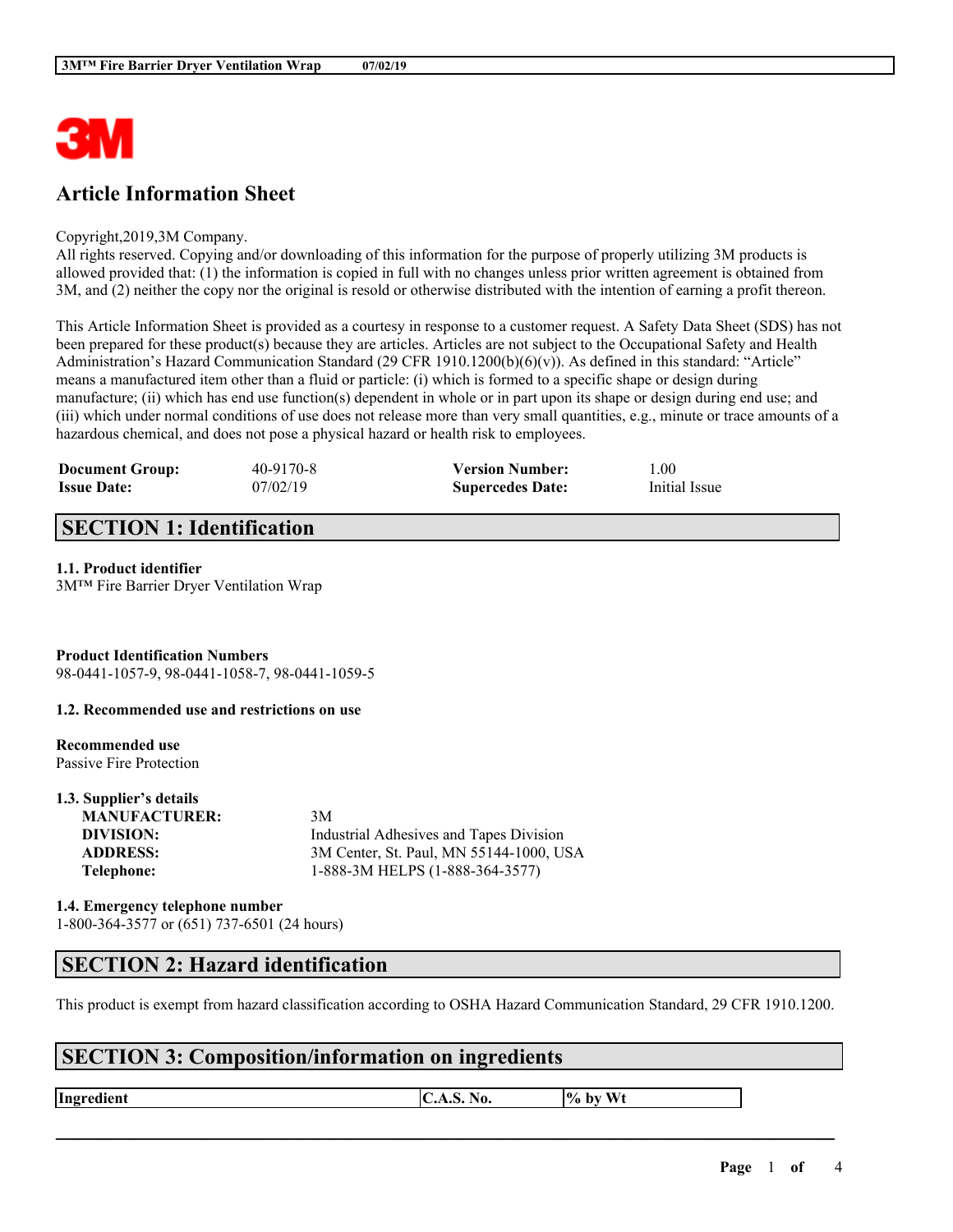| Vitreous Silicate               | $165997 - 17 - 3$ | 85 |
|---------------------------------|-------------------|----|
| Continuous Filament Glass Fiber | $165997 - 17 - 3$ |    |
| Aluminum Foil                   | 17429-90-5        | -  |

## **SECTION 4: First aid measures**

### **4.1. Description of first aid measures**

#### **Inhalation:**

No need for first aid is anticipated.

#### **Skin Contact:**

No need for first aid is anticipated.

#### **Eye Contact:**

No need for first aid is anticipated.

#### **If Swallowed:**

No need for first aid is anticipated.

# **SECTION 5: Fire-fighting measures**

In case of fire: Use a fire fighting agent suitable for ordinary combustible material such as water or foam.

## **SECTION 6: Accidental release measures**

#### **6.1. Personal precautions, protective equipment and emergency procedures** Not applicable.

### **6.2. Environmental precautions**

Not applicable.

**6.3. Methods and material for containment and cleaning up** Not applicable.

## **SECTION 7: Handling and storage**

### **7.1. Precautions for safe handling**

This product is considered to be an article which does not release or otherwise result in exposure to a hazardous chemical under normal use conditions.

### **7.2. Conditions for safe storage including any incompatibilities**

No special storage requirements.

# **SECTION 8: Exposure controls/personal protection**

This product is considered to be an article which does not release or otherwise result in exposure to a hazardous chemical under normal use conditions. No engineering controls or personal protective equipment (PPE) are necessary.

 $\mathcal{L}_\mathcal{L} = \mathcal{L}_\mathcal{L} = \mathcal{L}_\mathcal{L} = \mathcal{L}_\mathcal{L} = \mathcal{L}_\mathcal{L} = \mathcal{L}_\mathcal{L} = \mathcal{L}_\mathcal{L} = \mathcal{L}_\mathcal{L} = \mathcal{L}_\mathcal{L} = \mathcal{L}_\mathcal{L} = \mathcal{L}_\mathcal{L} = \mathcal{L}_\mathcal{L} = \mathcal{L}_\mathcal{L} = \mathcal{L}_\mathcal{L} = \mathcal{L}_\mathcal{L} = \mathcal{L}_\mathcal{L} = \mathcal{L}_\mathcal{L}$ 

# **SECTION 9: Physical and chemical properties**

### **9.1. Information on basic physical and chemical properties**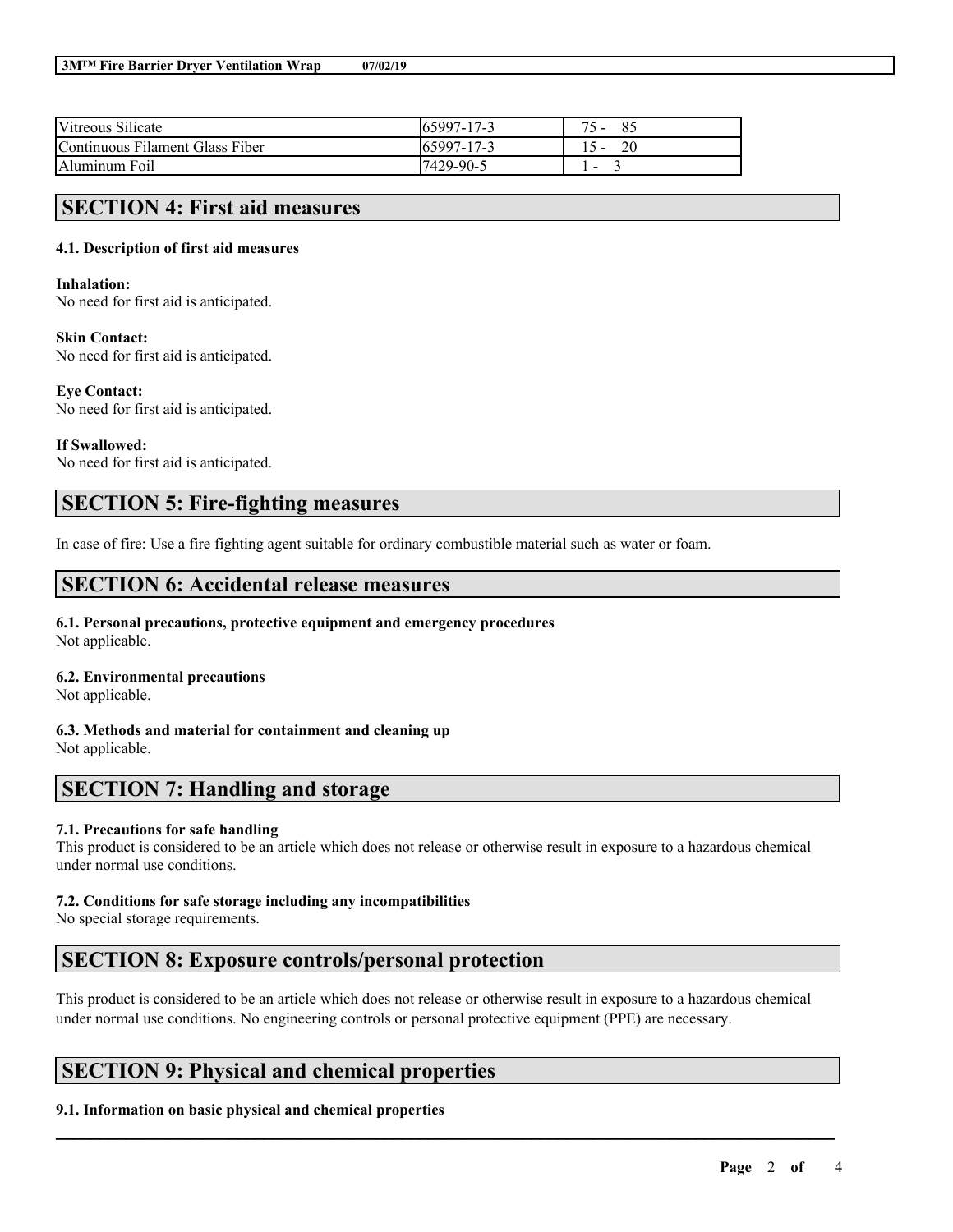| <b>General Physical Form:</b>             | Solid                                                      |
|-------------------------------------------|------------------------------------------------------------|
| Odor, Color, Grade:                       | Grey-green, odorless material with a wool type appearance. |
| <b>Odor threshold</b>                     | Not Applicable                                             |
| pН                                        | Not Applicable                                             |
| <b>Melting point</b>                      | Not Applicable                                             |
| <b>Boiling Point</b>                      | Not Applicable                                             |
| <b>Flash Point</b>                        | Not Applicable                                             |
| <b>Evaporation rate</b>                   | Not Applicable                                             |
| <b>Flammability (solid, gas)</b>          | Not Classified                                             |
| <b>Flammable Limits(LEL)</b>              | Not Applicable                                             |
| <b>Flammable Limits(UEL)</b>              | Not Applicable                                             |
| <b>Vapor Pressure</b>                     | Not Applicable                                             |
| <b>Vapor Density</b>                      | Not Applicable                                             |
| <b>Specific Gravity</b>                   | 2.5 - 3.0 [Ref Std: WATER=1]                               |
| <b>Solubility in Water</b>                | Negligible                                                 |
| Solubility- non-water                     | Not Applicable                                             |
| Partition coefficient: n-octanol/water    | No Data Available                                          |
| <b>Autoignition temperature</b>           | Not Applicable                                             |
| <b>Decomposition temperature</b>          | Not Applicable                                             |
| <b>Viscosity</b>                          | Not Applicable                                             |
| <b>Volatile Organic Compounds</b>         | $0\%$ weight                                               |
| <b>Percent volatile</b>                   | $0\%$                                                      |
| <b>VOC Less H2O &amp; Exempt Solvents</b> | 0 g/l                                                      |

# **SECTION 10: Stability and reactivity**

This material is considered to be non reactive under normal use conditions.

# **SECTION 11: Toxicological information**

#### **Inhalation:**

No health effects are expected

**Skin Contact:** No health effects are expected

**Eye Contact:** No health effects are expected

**Ingestion:** No health effects are expected

#### **Additional Information:**

This product, when used under reasonable conditions and in accordance with the directions for use, should not present a health hazard. However, use or processing of the product in a manner not in accordance with the product's directions for use may affect the performance of the product and may present potential health and safety hazards.

# **SECTION 12: Ecological information**

This article is expected to present a low environmental risk either because use and disposal are unlikely to result in a significant release of components to the environment or because those components that may be released are expected to have insignificant environmental impact.

 $\mathcal{L}_\mathcal{L} = \mathcal{L}_\mathcal{L} = \mathcal{L}_\mathcal{L} = \mathcal{L}_\mathcal{L} = \mathcal{L}_\mathcal{L} = \mathcal{L}_\mathcal{L} = \mathcal{L}_\mathcal{L} = \mathcal{L}_\mathcal{L} = \mathcal{L}_\mathcal{L} = \mathcal{L}_\mathcal{L} = \mathcal{L}_\mathcal{L} = \mathcal{L}_\mathcal{L} = \mathcal{L}_\mathcal{L} = \mathcal{L}_\mathcal{L} = \mathcal{L}_\mathcal{L} = \mathcal{L}_\mathcal{L} = \mathcal{L}_\mathcal{L}$